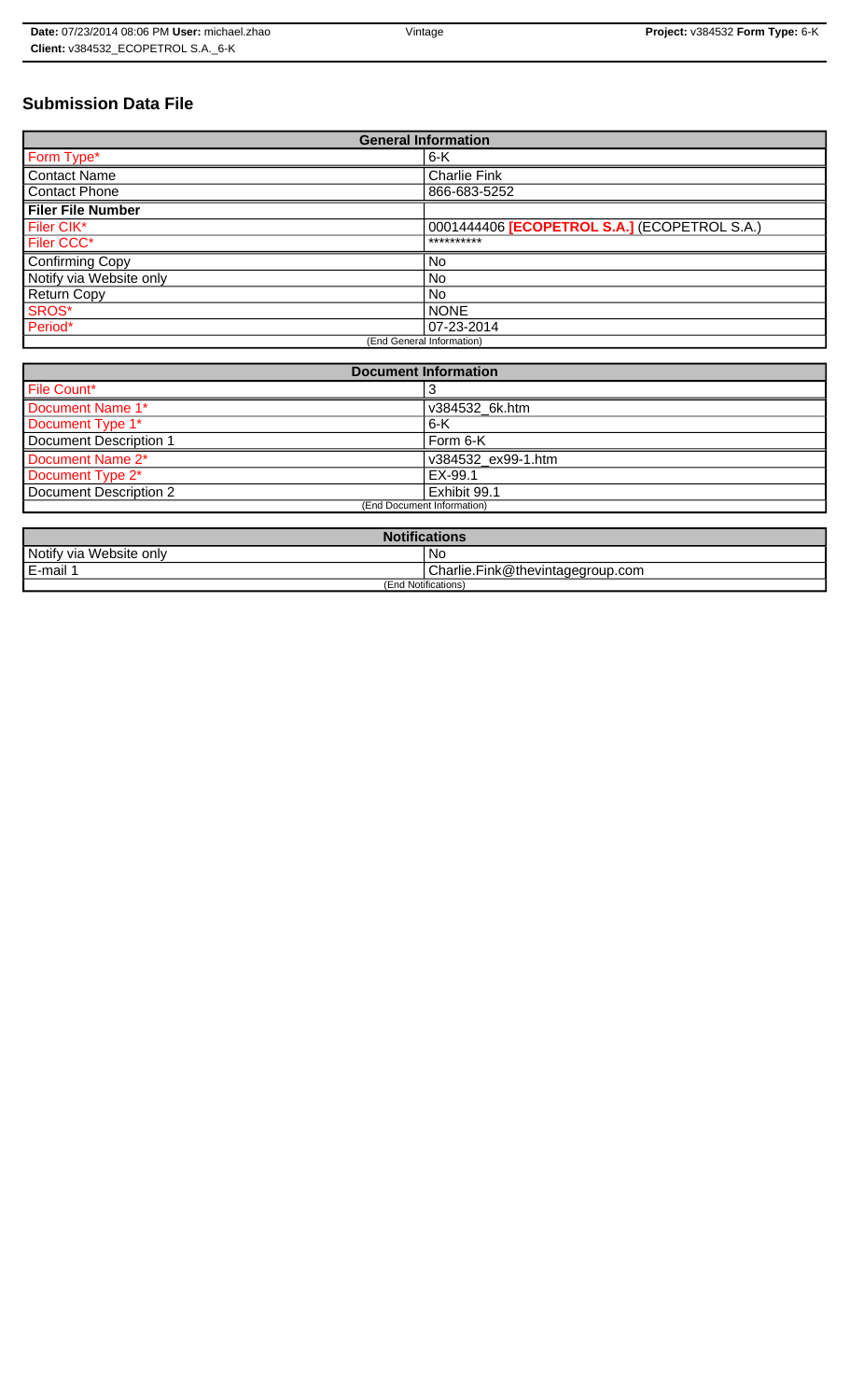#### **UNITED STATES**

#### **SECURITIES AND EXCHANGE COMMISSION Washington, D.C. 20549**

**FORM 6-K**

#### **REPORT OF FOREIGN PRIVATE ISSUER PURSUANT TO RULE 13a-16 OR 15d-16 UNDER THE SECURITIES EXCHANGE ACT OF 1934**

For the month of July, 2014 Commission File Number 001-34175

ECOPETROL S.A.

(Exact name of registrant as specified in its charter)

N.A.

(Translation of registrant's name into English)

COLOMBIA

(Jurisdiction of incorporation or organization)

Carrera 7 No. 37 – 69 BOGOTA – COLOMBIA

(Address of principal executive offices)

Indicate by check mark whether the registrant files or will file annual reports under cover of Form 20-F or Form 40-F.

Form 20-F  $\boxtimes$  Form 40-F  $\Box$ 

Indicate by check mark if the registrant is submitting the Form 6-K in paper as permitted by Regulation S-T Rule 101(b)(1)

 $Yes \Box No \boxtimes$ 

Indicate by check mark if the registrant is submitting the Form 6-K in paper as permitted by Regulation S-T Rule 101(b)(7)

 $Yes \Box No \boxtimes$ 

Indicate by check mark whether the registrant by furnishing the information contained in this form is also thereby furnishing the information to the Commission pursuant to Rule 12g3-2(b) under the Securities Exchange Act of 1934.

## $Yes \Box No \boxtimes$

If "Yes" is marked, indicate below the file number assigned to the registrant in connection with Rule 12g3-2(b): 82-  $N/A$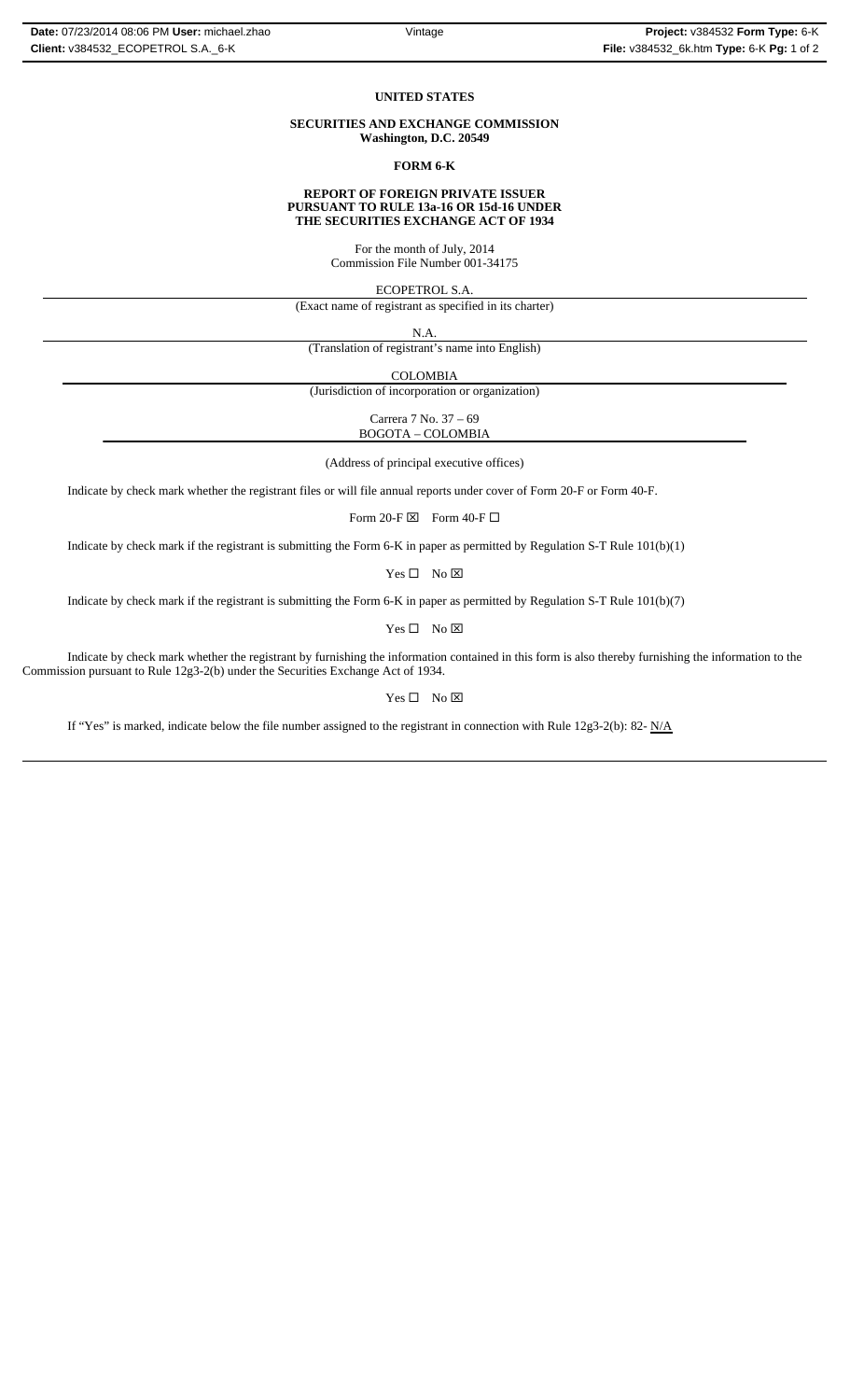| Date: 07/23/2014 08:06 PM User: michael.zhao |  |
|----------------------------------------------|--|
| Client: v384532 ECOPETROL S.A. 6-K           |  |

# **SIGNATURES**

Pursuant to the requirements of the Securities Exchange Act of 1934, the registrant has duly caused this report to be signed on its behalf by the undersigned, thereunto duly authorized.

Ecopetrol S.A.

By: /s/ Magda N. Manosalva

Name: Magda N. Manosalva Title: Chief Financial Officer

Date: July 23, 2014